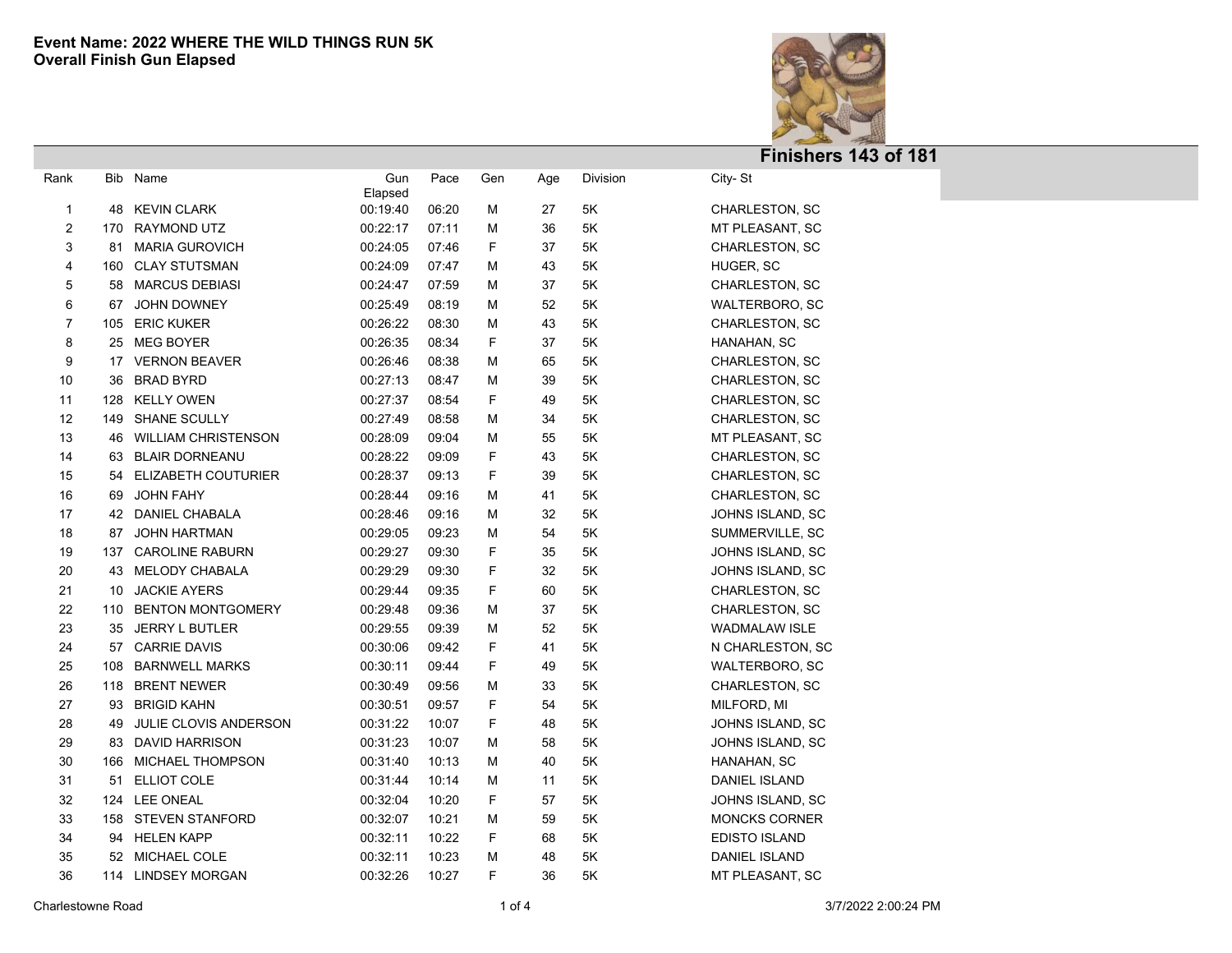

| Rank |     | Bib Name                 | Gun<br>Elapsed | Pace  | Gen         | Age | Division      | City-St               |  |
|------|-----|--------------------------|----------------|-------|-------------|-----|---------------|-----------------------|--|
| 37   | 101 | KAREN KISTLER            | 00:32:27       | 10:28 | F           | 42  | $5\mathsf{K}$ | CHARLESTON, SC        |  |
| 38   |     | 19 AMBER BERRY           | 00:32:27       | 10:28 | F           | 55  | 5K            | JOHNS ISLAND, SC      |  |
| 39   |     | 117 KATIE MULLOCK        | 00:32:45       | 10:34 | F           | 43  | 5K            | N CHARLESTON, SC      |  |
| 40   |     | 70 SONNERI FAHY          | 00:32:57       | 10:37 | F           | 37  | 5Κ            | CHARLESTON, SC        |  |
| 41   |     | 140 HANNA RINEHART       | 00:32:59       | 10:38 | F           | 25  | 5Κ            | CHARLESTON, SC        |  |
| 42   |     | 132 TONYA PERKINS        | 00:33:05       | 10:40 | F           | 53  | 5Κ            | CHARLESTON, SC        |  |
| 43   |     | 119 SARA NEWER           | 00:33:22       | 10:45 | F           | 31  | 5Κ            | CHARLESTON, SC        |  |
| 44   | 37  | <b>JENNIFER CAHILL</b>   | 00:33:22       | 10:46 | F           | 53  | 5Κ            | AWENDAW, SC           |  |
| 45   |     | 62 JEFFREY DIETRICH      | 00:33:42       | 10:52 | M           | 48  | 5Κ            | DANIEL ISLAND         |  |
| 46   | 61  | <b>CAROLINE DIETRICH</b> | 00:33:43       | 10:52 | F           | 17  | 5K            | DANIEL ISLAND         |  |
| 47   |     | 60 AMY DIETRICH          | 00:33:44       | 10:53 | F           | 47  | 5Κ            | <b>DANIEL ISLAND</b>  |  |
| 48   | 163 | <b>DESARAY SWANSON</b>   | 00:33:45       | 10:53 | F           | 28  | 5K            | N CHARLESTON, SC      |  |
| 49   | 141 | <b>CARLI ROBY</b>        | 00:33:56       | 10:56 | F           | 36  | 5K            | LADSON, SC            |  |
| 50   |     | 103 TIM KRUPP            | 00:33:56       | 10:57 | M           | 41  | 5K            | N CHARLESTON, SC      |  |
| 51   | 157 | NURIA SPENCER            | 00:34:22       | 11:05 | F           | 44  | 5K            | SUMMERVILLE, SC       |  |
| 52   |     | 165 NICK TAYLOR          | 00:34:33       | 11:08 | M           | 31  | 5K            | CHARLESTON, SC        |  |
| 53   | 98  | <b>LAUREN KEELER</b>     | 00:34:46       | 11:13 | F           | 36  | 5K            | <b>BILTMORE LAKE</b>  |  |
| 54   |     | 179 PAUL WOHLFEIL        | 00:34:50       | 11:14 | M           | 11  | 5K            | <b>CHARLESTON, SC</b> |  |
| 55   | 178 | KATHRYN WOHLFEIL         | 00:34:52       | 11:14 | F           | 42  | 5K            | <b>CHARLESTON, SC</b> |  |
| 56   | 8   | <b>GAIL ARENDSEN</b>     | 00:34:55       | 11:15 | F           | 66  | 5K            | HOLLYWOOD, SC         |  |
| 57   | 6   | <b>STACEY ANCONA</b>     | 00:35:01       | 11:17 | F           | 35  | 5K            | <b>CHARLESTON, SC</b> |  |
| 58   | 154 | KIMBERLY SMITH           | 00:35:10       | 11:20 | F           | 40  | 5K            | N CHARLESTON, SC      |  |
| 59   | 121 | <b>CASEY NITSCH</b>      | 00:35:19       | 11:23 | F           | 33  | 5K            | CHARLESTON, SC        |  |
| 60   | 28  | MARYLEE BROWN            | 00:35:25       | 11:25 | $\mathsf F$ | 62  | 5K            | JOHNS ISLAND, SC      |  |
| 61   |     | 65 BENJAMIN DOUGLAS      | 00:35:26       | 11:26 | M           | 42  | 5K            | JOHNS ISLAND, SC      |  |
| 62   |     | 89 KAYLA HUFF            | 00:35:35       | 11:29 | F           | 27  | 5K            | CHARLESTON, SC        |  |
| 63   |     | 30 CHASE BRUMFIELD       | 00:35:53       | 11:34 | M           | 10  | 5K            | JOHNS ISLAND, SC      |  |
| 64   |     | 29 APRIL BRUMFIELD       | 00:36:16       | 11:41 | F           | 50  | 5K            | JOHNS ISLAND, SC      |  |
| 65   | 155 | <b>JENNIFER SMYTH</b>    | 00:36:22       | 11:43 | F           | 48  | 5K            | CHARLESTON, SC        |  |
| 66   |     | 125 PAULA OAKES          | 00:36:24       | 11:44 | F           | 44  | 5K            | CHARLESTON, SC        |  |
| 67   |     | 73 ABIGAIL FLEMING       | 00:36:25       | 11:44 | F           | 29  | 5K            | <b>CHARLESTON, SC</b> |  |
| 68   |     | 90 CAITLIN IGNATOWICZ    | 00:36:25       | 11:44 | F           | 28  | 5K            | <b>CHARLESTON, SC</b> |  |
| 69   | 5   | DOROTHEA ALEXANDER       | 00:36:36       | 11:48 | F           | 55  | 5Κ            | <b>CHARLESTON, SC</b> |  |
| 70   | 174 | <b>BRITTANY WALKER</b>   | 00:37:14       | 12:00 | F           | 38  | 5K            | <b>CHARLESTON, SC</b> |  |
| 71   | 111 | LORELEE MONTGOMERY       | 00:37:22       | 12:03 | F           | 33  | 5Κ            | <b>CHARLESTON, SC</b> |  |
| 72   |     | 142 AMANDA RONE          | 00:37:29       | 12:05 | F           | 38  | 5Κ            | JOHNS ISLAND, SC      |  |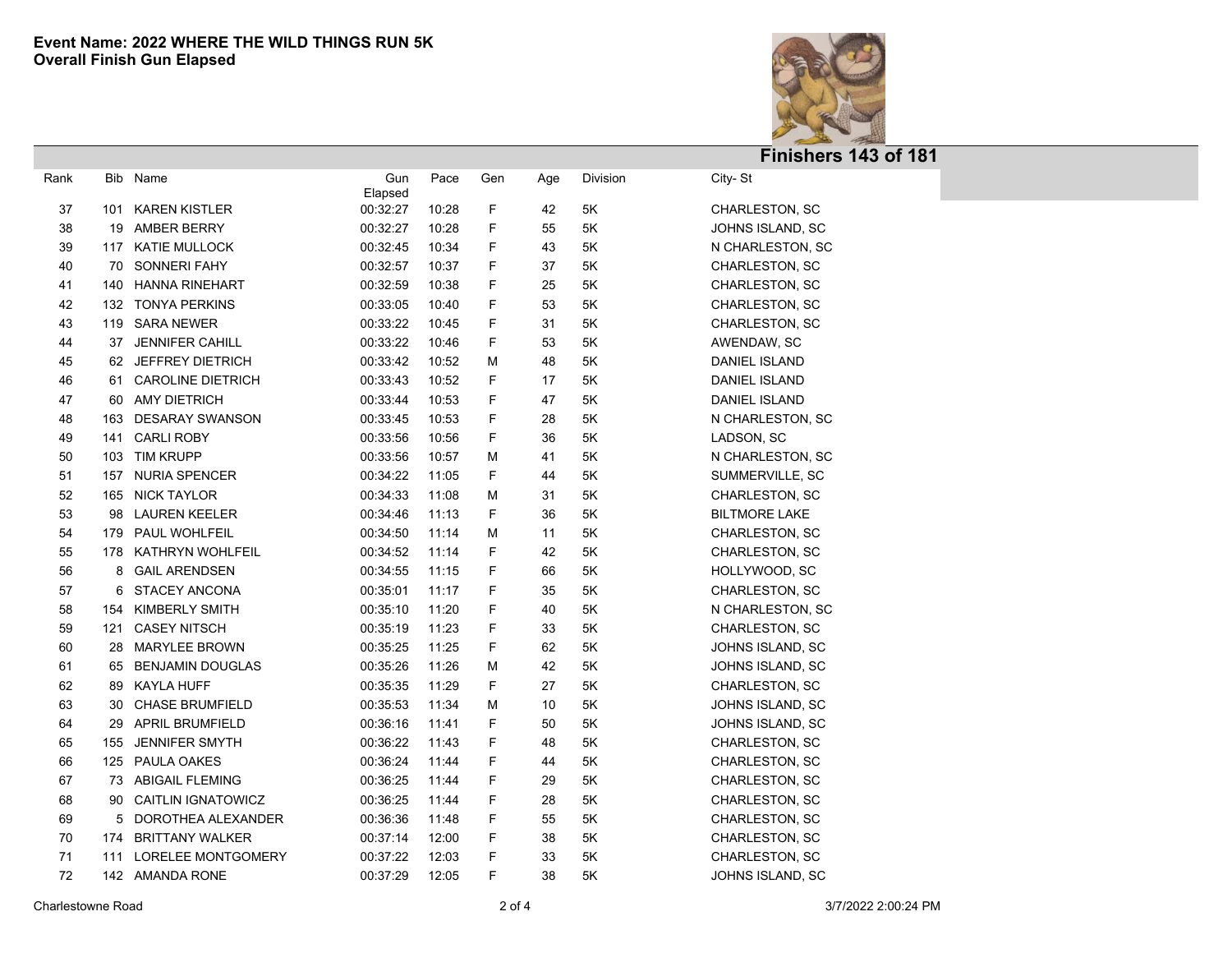

| Rank |     | Bib Name               | Gun<br>Elapsed | Pace  | Gen         | Age | Division      | City-St               |  |
|------|-----|------------------------|----------------|-------|-------------|-----|---------------|-----------------------|--|
| 73   |     | 162 JENNY STUTSMAN     | 00:37:31       | 12:06 | F           | 43  | $5\mathsf{K}$ | HUGER, SC             |  |
| 74   | 27  | <b>ERICA BROWN</b>     | 00:37:31       | 12:06 | $\mathsf F$ | 44  | 5K            | CHARLESTON, SC        |  |
| 75   | 181 | <b>LEANNE VANCE</b>    | 00:37:40       | 12:09 | F           | 43  | 5K            | JOHNS ISLAND, SC      |  |
| 76   |     | 120 WALTER NIEBAUER    | 00:37:51       | 12:12 | М           | 74  | 5K            | MT PLEASANT, SC       |  |
| 77   | 147 | <b>DAVID SCHNEIDER</b> | 00:38:05       | 12:17 | М           | 41  | 5K            | MT PLEASANT, SC       |  |
| 78   | 151 | <b>SUSAN SHANNON</b>   | 00:38:33       | 12:26 | F           | 61  | 5K            | CHARLESTON, SC        |  |
| 79   | 148 | DAVID SCOTT            | 00:38:36       | 12:27 | М           | 32  | $5\mathsf{K}$ | CHARLESTON, SC        |  |
| 80   | 68  | <b>SUMMER ELCOCK</b>   | 00:38:37       | 12:27 | F           | 30  | $5\mathsf{K}$ | CHARLESTON, SC        |  |
| 81   | 66  | <b>HARPER DOWNEY</b>   | 00:38:46       | 12:30 | F           | 46  | $5\mathsf{K}$ | WALTERBORO, SC        |  |
| 82   |     | 175 SHERRI WALKER      | 00:38:51       | 12:32 | F           | 55  | 5K            | RAVENEL, SC           |  |
| 83   | 133 | <b>DEBBIE PHILIPS</b>  | 00:38:55       | 12:33 | F           | 67  | 5Κ            | CHARLESTON, SC        |  |
| 84   | 22  | <b>CAROLINE BOWERS</b> | 00:40:24       | 13:02 | F           | 13  | 5K            | MT PLEASANT, SC       |  |
| 85   | 143 | <b>JUDY RORAFF</b>     | 00:40:44       | 13:08 | F           | 56  | 5K            | JOHNS ISLAND, SC      |  |
| 86   |     | 113 MICHAEL MORDAN     | 00:40:46       | 13:09 | М           | 67  | 5Κ            | PARK RIDGE, IL        |  |
| 87   | 33  | <b>JOSHUA BRUST</b>    | 00:40:48       | 13:09 | М           | 38  | 5Κ            | SUMMERVILLE, SC       |  |
| 88   | 96  | <b>JILL KAUKER</b>     | 00:40:58       | 13:12 | F           | 46  | 5K            | MT PLEASANT, SC       |  |
| 89   | 102 | <b>BAILEY KNIGHT</b>   | 00:41:22       | 13:20 | F           | 37  | 5K            | CHARLESTON, SC        |  |
| 90   | 20  | <b>NATHAN BETCHER</b>  | 00:41:23       | 13:21 | М           | 47  | 5K            | CHARLESTON, SC        |  |
| 91   | 156 | <b>LUCIA SPENCER</b>   | 00:41:25       | 13:21 | F           | 12  | 5K            | SUMMERVILLE, SC       |  |
| 92   | 74  | <b>CLARA FREDLAKE</b>  | 00:42:17       | 13:38 | F           | 13  | 5K            | RIDGEVILLE, SC        |  |
| 93   | 139 | <b>GRACE RHODES</b>    | 00:42:21       | 13:39 | $\mathsf F$ | 23  | 5K            | AWENDAW, SC           |  |
| 94   | 138 | <b>TANYA RAY</b>       | 00:42:35       | 13:44 | F           | 46  | 5K            | SUMMERVILLE, SC       |  |
| 95   | 50  | ELIZABETH COLE         | 00:43:01       | 13:52 | F           | 45  | 5K            | DANIEL ISLAND         |  |
| 96   | 59  | KARI DEVAUN            | 00:43:10       | 13:55 | $\mathsf F$ | 48  | 5K            | <b>MONCKS CORNER</b>  |  |
| 97   | 168 | <b>CARLIN TIMMONS</b>  | 00:43:12       | 13:56 | F           | 74  | 5K            | FOLLY BEACH, SC       |  |
| 98   | 134 | PAMELA POUND           | 00:43:15       | 13:57 | $\mathsf F$ | 66  | 5K            | <b>EDISTO ISLAND</b>  |  |
| 99   | 80  | NATALIE GRAY           | 00:44:21       | 14:18 | $\mathsf F$ | 57  | 5K            | SUMMERVILLE, SC       |  |
| 100  | 64  | CAROLINE DORNEANU      | 00:44:26       | 14:20 | $\mathsf F$ | 10  | 5K            | CHARLESTON, SC        |  |
| 101  | 56  | <b>JOE CZARNIK</b>     | 00:44:30       | 14:21 | М           | 40  | 5K            | <b>CHARLESTON AFB</b> |  |
| 102  | 126 | <b>JACKIE OROURKE</b>  | 00:45:41       | 14:44 | F           | 65  | 5K            | MT PLEASANT, SC       |  |
| 103  | 99  | <b>JULIE KELLY</b>     | 00:45:47       | 14:46 | F           | 61  | 5K            | CHARLESTON, SC        |  |
| 104  | 85  | ALEXANDER HARTMAN      | 00:47:01       | 15:10 | м           | 14  | 5K            | SUMMERVILLE, SC       |  |
| 105  | 86  | HEIDI HARTMAN          | 00:47:02       | 15:10 | F           | 54  | 5K            | SUMMERVILLE, SC       |  |
| 106  | 32  | <b>PERRIN BRUNER</b>   | 00:47:02       | 15:10 | F           | 11  | 5K            | CHARLESTON, SC        |  |
| 107  | 31  | JAY BRUNER             | 00:47:17       | 15:15 | м           | 43  | 5K            | CHARLESTON, SC        |  |
| 108  |     | 34 SARAH BRUST         | 00:48:01       | 15:29 | F           | 36  | 5Κ            | SUMMERVILLE, SC       |  |